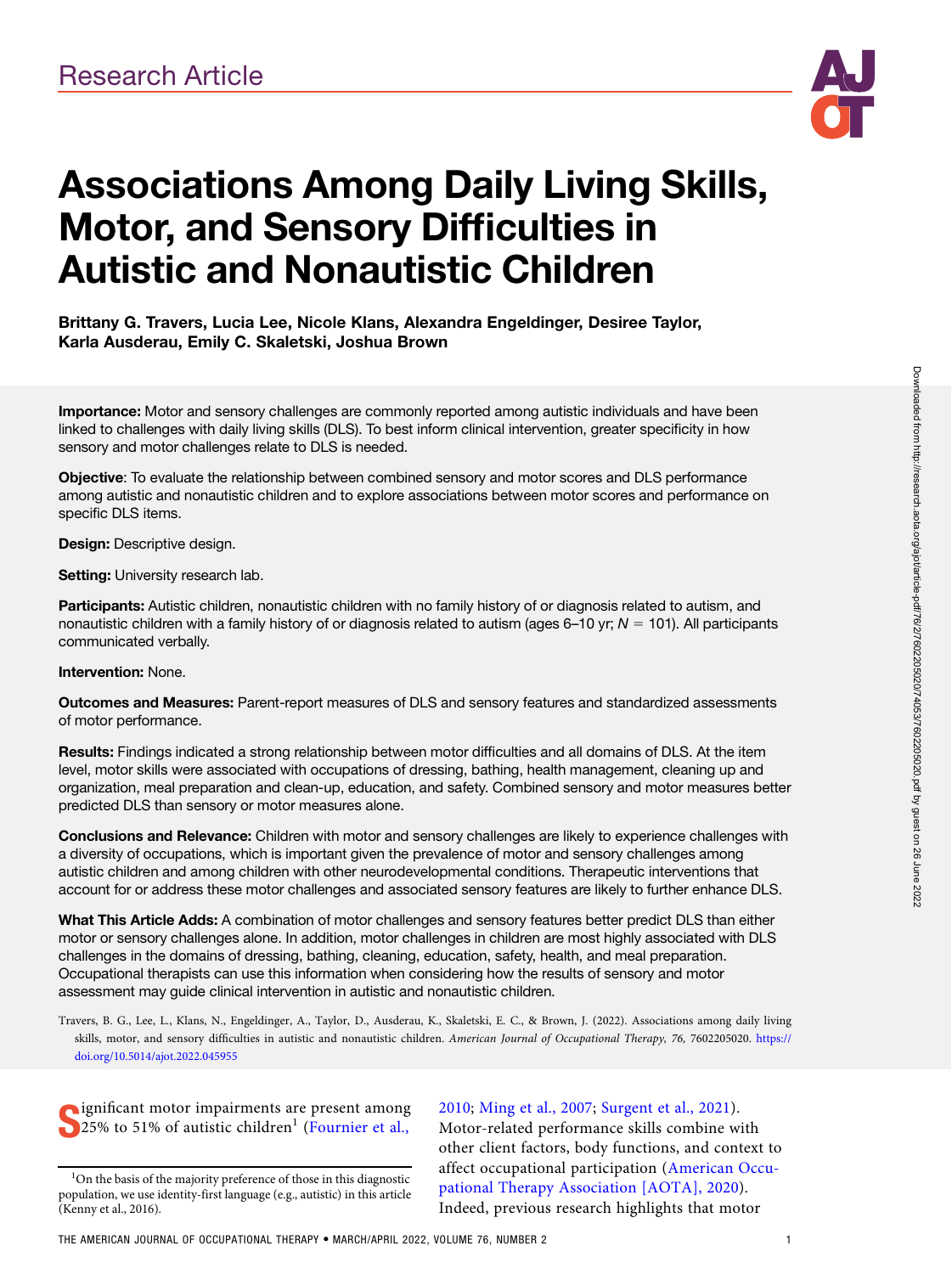challenges are strongly associated with challenges in adaptive daily living skills (DLS) among very young autistic children [\(MacDonald et al., 2013](#page-8-0)); preschool-age autistic children ([Jasmin et al., 2009\)](#page-8-0); school-age autistic children (Alañiz et al., 2015); and in a longitudinal cohort of autistic children, adolescents, and adults ([Travers et al., 2017](#page-8-0)). Challenges in DLS may be particularly important to address. DLS are predictive of quality of life [\(Bishop-Fitzpatrick et al., 2016;](#page-8-0) [Hong et al., 2016\)](#page-8-0) and sustained employment ([Chan et al., 2018\)](#page-8-0), and autistic children exhibit slower progression in and attainment of DLS than nonautistic peers with no known diagnoses and nonautistic peers with other neurodevelopmental diagnoses ([Bal et al., 2015;](#page-8-0) [Green & Carter, 2014](#page-8-0); [Jasmin et al., 2009](#page-8-0)).

However, the current literature has neither explored nor identified which specific DLS are most associated with motor challenges among autistic children or how motor and sensory challenges in combination may influence DLS, even though sensory features are well known to be associated with DLS among people with autism [\(Baker et al., 2008;](#page-8-0) [Jasmin et al., 2009](#page-8-0)). In addition, the current literature has not explored these questions in a group with varying degrees of motor challenges. The latter is particularly important because motor challenges are not specific to autism but occur across a number of other neurodevelopmental conditions and may be one of the earliest indicators of autism risk among infant siblings of autistic children [\(Iverson et al., 2019](#page-8-0)). Motor skills have also been associated with DLS in children with cerebral palsy (CP), developmental coordination disorder (DCD), and attention deficit hyperactivity disorder (ADHD; [Bis](#page-8-0)[caldi et al., 2015](#page-8-0); [Summers et al., 2008](#page-8-0); [van Eck et al.,](#page-8-0) [2010](#page-8-0)).

To better understand the nature of the connection between motor skills and DLS, the first objective of this study was to replicate previous findings supporting the relationship between motor scores and overall DLS performance among autistic and nonautistic children. On the basis of previous research, we hypothesized that motor scores from the Bruininks– Oseretsky Test of Motor Proficiency Second Edition (BOT–2) Short Form ([Bruininks & Bruininks, 2005\)](#page-8-0) would be highly associated with parent-reported DLS composite measures and subscales of the Vineland Adaptive Behavior Scales, Second Edition (VABS–II; [Sparrow et al., 2005](#page-8-0)). The second objective was to extend previous findings to identify specific DLS challenges (based on VABS–II subscales and items) that are related to motor performance among autistic and nonautistic children. This objective aimed to reveal the specifics of the motor and DLS relationship to inform clinical intervention. Given the reported overlap in motor and sensory features, the third objective was to examine whether combining motor and sensory information would be a better predictor of DLS than sensory or motor features alone.

## Method Study Design

This study used a descriptive design that examined associations between parent-report measures of DLS and standardized assessments of motor performance. It was part of a larger research study that aimed to identify specific brain stem regions that are linked to sensorimotor and social communication features in autistic individuals and nonautistic individuals. All participants were enrolled in the larger study, although data collection for the larger study is ongoing. The nonautistic group had two subgroups: (1) children without a family history of autism or known neurodevelopmental diagnoses, whom we refer to as the no  $dx$ or hx group, and (2) children with a family history of autism or conditions genetically associated with autism [\(Carroll & Owen, 2009](#page-8-0); [Lionel et al., 2011\)](#page-8-0), whom we refer to as the intermediate phenotype group. The latter group was included to represent children who are typically excluded from traditional autism research but who might represent an intermediate behavioral phenotype between autistic children and children with no known diagnoses.

#### **Participants**

Participants were 101 children ages 6 yr, 0 mo, to 10 yr, 11 mo ( $M = 8.7$  yr,  $SD = 1.5$ ) in three groups: the autism group, the no dx or hx group, and the intermediate phenotype group. The children had a wide range of intellectual functioning, although they all communicated verbally at the time of testing  $(IQ \ range =$ 62–149,  $M = 108.49$ ,  $SD = 15.49$ ). To determine whether our sample size was sufficient, we performed a post hoc power analysis using G\*Power (Version 3.1; [Faul et al., 2007\)](#page-8-0). With an  $\alpha$  error probability of .05, this analysis demonstrated an estimated power of .99 for detecting a large effect and an estimated power of .94 for detecting a medium effect.

Participant group totals were as follows: For the autism group,  $n = 37$  children; for the no-dx-or-hx group,  $n = 34$ ; and for the intermediate phenotype group,  $n = 30$ . The intermediate phenotype group was defined as children who had a diagnosis of ADHD; a first-degree relative diagnosed with autism spectrum disorder, bipolar disorder, major depressive disorder, or schizophrenia; or both. These conditions were chosen on the basis of evidence that there is substantial genetic overlap among them ([Carroll & Owen, 2009;](#page-8-0) [Lionel et al., 2011](#page-8-0)) and the fact that motor challenges have been reported in people with conditions such as ADHD [\(Biscaldi et al., 2015](#page-8-0)) and in first-degree relatives of autistic individuals [\(Mosconi et al., 2010](#page-8-0); [Wu](#page-9-0) [et al., 2018\)](#page-9-0). The first author (Brittany G. Travers) and a licensed clinical psychologist verified final group placement for all participants by means of the Autism Diagnosis Observation Scale–Second Edition (ADOS–2; [Lord et al., 2012\)](#page-8-0), the Social Communication Questionnaire (SCQ; [Rutter et al., 2003\)](#page-8-0), and the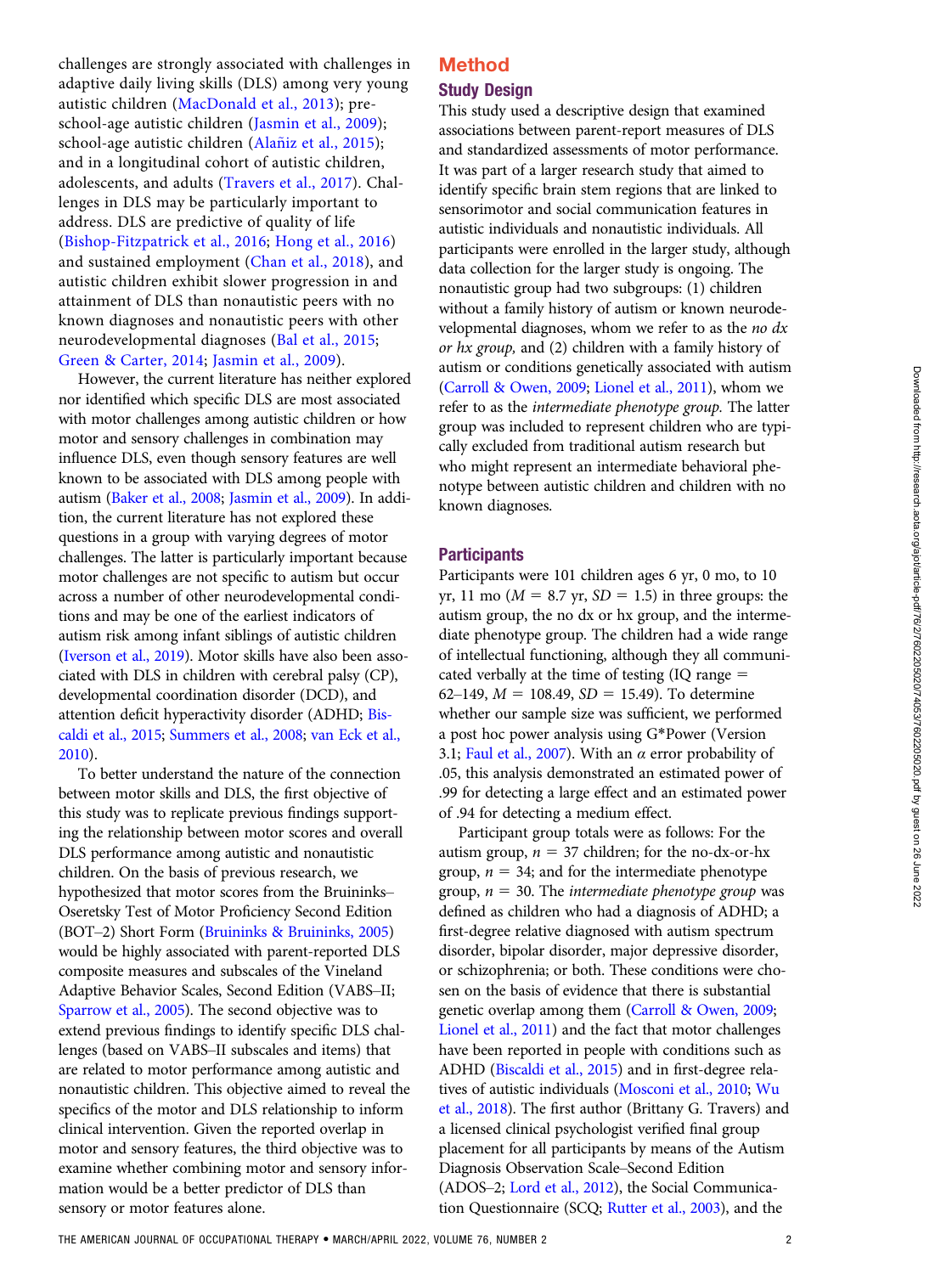Social Responsiveness Scale–Second Edition (SRS–2; [Constantino & Gruber, 2012\)](#page-8-0). All participants in the nonautistic group scored above a 35.5 on the BOT–2, suggesting they did not meet the threshold for DCD [\(Bruininks & Bruininks, 2005](#page-8-0)). In the autism group, the average IQ was  $104.32$  (SD = 17.70); in the no-hx-or-dx group,  $113.00$  (SD = 12.53); and in the intermediate phenotype group,  $108.50$  (SD = 14.64). There was a nonsignificant trend for an IQ difference among the groups,  $F(2, 98) = 2.88$ ,  $p = .06$ , but IQ was controlled for in all analyses.

Recruitment occurred through distribution of flyers to local businesses and community centers, Internet postings of the flyer, and letters to prospective participants in the Waisman Center's Intellectual and Developmental Disabilities and K–12 registries. Exclusion criteria included a diagnosis of tuberous sclerosis or fragile X syndrome or contraindications to MRI. Participants were also excluded from the larger study if they did not speak English or could not provide verbal assent to participate in the study.

#### Measures

#### Wechsler Abbreviated Scale of Intelligence, Second Edition

The Wechsler Abbreviated Scale of Intelligence, Second Edition (WASI–II; [Wechsler & Hsiao-pin, 2011](#page-9-0)) is both a reliable and a valid measure of intelligence. The test is designed for individuals ages 6 to 90 yr. Composite scores were calculated using the two-subscale score.

## Vineland Adaptive Behavior Scales, Second **Edition**

The VABS–II is a caregiver questionnaire that assesses the participant's personal and social skills [\(Sparrow](#page-8-0) [et al., 2005](#page-8-0)). The VABS–II provides age-standardized scores for DLS, has test–retest reliability, and demonstrated strong internal consistency.

#### Bruininks–Oseretsky Test of Motor Proficiency Second Edition, Short Form

The BOT–2 is a standardized, norm-referenced measure used to assess a person's motor performance (ages 4–21 yr). The BOT–2 Short Form is a screening tool that has demonstrated strong internal consistency reliability (.82–.87), test–retest reliability (.80–.87), and interrater reliability (.98). Recently, the BOT–2 Short Form demonstrated appropriate reliability and validity and high sensitivity for preschool-age children [\(Gharaei et al.,](#page-8-0) [2019\)](#page-8-0), suggesting that this measure is appropriate even for the youngest of the current cohort. Higher scores on the BOT–2 Short Form indicate more proficient motor skills. Short Form standard scores (normed for age and sex) were used in the data analysis.

Sensory Experiences Questionnaire, Version 3.0 The Sensory Experiences Questionnaire, Version 3.0 (SEQ–3.0; [Baranek, 2009](#page-8-0)) is a caregiver-report

measure that characterizes sensory features among children ages 2 to 12 yr. Items measure the frequency of atypical sensory behaviors across four key sensory patterns: hyporesponsiveness, hyperresponsiveness, repetitions and seeking behaviors, and enhanced perception ([Ausderau et al., 2016](#page-7-0)). Sensory features were evaluated using the SEQ–3.0's 97 quantitative items, which are scored on a 5-point Likert scale ranging from 1 (never/almost never) to 5 (always/almost always). Higher scores indicate more severe sensory symptoms. Follow-up analyses used the summed total for all four sensory patterns. All but 1 participant had a completed SEQ–3.0.

#### **Procedures**

Parental consent and participant assent were obtained from an investigator at the beginning of the study, which consisted of one to three visits. All procedures were approved by the University of Wisconsin–Madison Institutional Review Board (No. 2016-0441) and were in accordance with the ethical standards of the committee as well as with the 1964 Helsinki Declaration and its later amendments. Parents completed caregiver forms, and participants completed behavioral and neuroimaging tasks.

#### Data Analysis

Data analysis was completed using R Version 3.6.2 [\(R Core Team, 2019](#page-8-0)). We controlled for multiple comparisons by using omnibus testing, a tiered statistical approach in which a global statistical test (e.g., motor predicting all DLS) is performed. If this test was significant, we then ran follow-up statistical analyses to examine the nature of the relation (e.g., BOT–2 motor scores predicting scores on the DLS Personal, Domestic, and Community subscales). For all analyses, both linear and quadratic fits were assessed using the Akaike Information Criterion (AIC; [Akaike, 1974](#page-7-0)). Independent variables were mean-centered to reduce multicollinearity. Our first omnibus test used a linear regression to examine the relationship between DLS standard scores and motor skills across our sample. A basic assumption of our study was that motor skills and DLS would be similarly associated across all groups (autism, intermediate phenotype, and no dx or hx). We tested this assumption by including group as a moderator in the model and found no significant interaction,  $F(2, 93) = 0.14$ ,  $p = .87$ . This confirmed our assumption that there was a similar relation between motor skills and DLS across all three groups and allowed us to collapse across all groups in our analysis. To determine that these relations held in the autism group, we performed a follow-up analysis within just that group. Age was not included as a covariate because both motor and DLS scores were standardized for age. However, given the documented relationship between IQ and DLS ([Liss et al., 2001](#page-8-0)), we controlled for IQ in all models. AIC was used to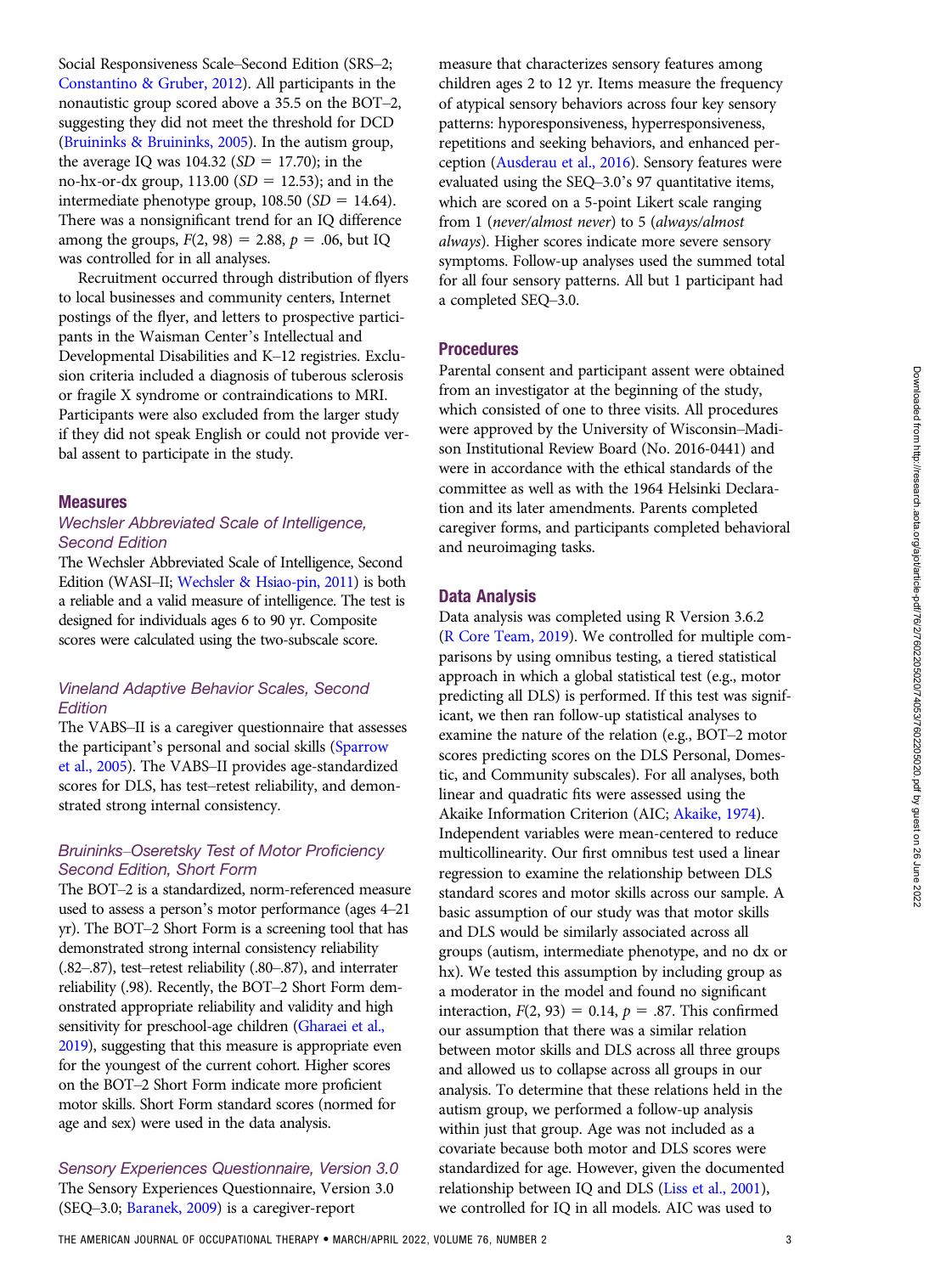determine whether a linear or quadratic fit was most appropriate. The final omnibus model was as follows: DLS standard scores  $\sim$  intercept + BOT–2 standard scores + BOT–2 standard scores<sup>2</sup> + IQ.

Because the results of the first omnibus test were significant, we continued to the next level of analysis, in which we evaluated  $\nu$  scores on the three DLS subscales: Personal, Domestic, and Community (all agenormed). Again, IQ was controlled for in all models. Assumptions of this test were examined, and only one analysis (of the Domestic subscale) demonstrated a violation of the assumption of kurtosis. However, an adequate transformation was not found, so the results are reported below.

Because the results for all three subscales were significant, we moved on to the item-level analysis and performed multiple ordinal logistic regressions using the MASS package in R [\(Venables & Ripley, 2002](#page-8-0)) to model the relationships between scores on the BOT–2 Short Form and those on the VABS–II DLS items. Items on the VABS–II were rated as 0 (never performed), 1 (sometimes or partly performed), or 2 (behavior is usually or habitually performed). Alternative options included NA (not applicable) or NO (no opportunity). Only those VABS–II items that had at least 25% of responses in the 0, 1, and 2 category and at least five occurrences of a score of 0, 1, or 2 were included in the analysis, with the goal of having at least five cases at each level of the dependent variable for each statistical analysis. This limited our analyses to 51 of 109 items, but fewer than five responses at each level would not have allowed appropriate interpretation of the statistical findings. An  $\alpha$  value of  $p \leq$ .05 was used to determine the significance of these relationships. In addition to controlling for multiple comparisons through omnibus testing, we reported which analyses reached statistical significance with a false discovery rate correction ([Benjamini & Hochberg,](#page-8-0) [1995](#page-8-0)). Consistent with previous models, we included IQ as a covariate. Because the items were not age normed, we also included age as a covariate. All items that reached significance were thematically coded.

Because sensory features and motor difficulties were recently found to be highly interrelated in this sample [\(Surgent et al., 2021](#page-8-0)), we performed follow-up analyses to address whether combining motor and sensory information would be an even better predictor of DLS than sensory or motor features alone. Specifically, we performed two separate stepwise regressions: (1) a stepwise regression that first took our model of quadratic BOT–2 scores predicting DLS and examined how much more variance was explained by adding the SEQ–3.0 total score to the model and (2) a stepwise regression looking at how sensory features predict DLS and examining how much more variance is added by the quadratic BOT–2 scores. The  $R^2$  change and statistical comparison of the models determined the most robust predictors of DLS. All models controlled for IQ.

## **Results**

A significant relation between motor skills and DLS was observed (Table 1). This relation also held in the autism group, with motor skills significantly predicting DLS,  $b = 0.98$ ,  $SE = 0.37$ ,  $t(35) = 2.61$ ,  $p = .02$ . The quadratic model ( $AIC = 842.82$ ) was found to be a better fit than the linear model ( $AIC = 847.38$ ) and is shown in Figure 1A. Figure 1B illustrates the nature of this quadratic relationship, such that there was a strong motor–DLS association for participants with a standard score of <45 (i.e., 31st percentile),  $r(60)$  = .38,  $p = .002$ , but no association for participants with a standard score of ≥45,  $r(37) = .05$ ,  $p = .76$ .

This linear regression was then repeated at the next level, to assess the model fit for the DLS Personal, Domestic, and Community subscales. As illustrated in Figures 1C to 1E, the quadratic models outperformed linear models, and Table 1 shows that all DLS categories demonstrated a significant relation with motor performance.

To explore the relationship between motor scores and DLS performance on specific DLS items, ordinal logistic regressions were performed for the 51 VABS–II items individually. Table 2 shows the 24 items (47%) that reached statistical significance and their thematic codes.

To account for the possibility that sensory features (which are related to motor skills) may actually be driving the relationship between motor scores and DLS, we performed stepwise linear regressions to examine how strongly VABS–II standard scores were predicted by (1) motor skills alone, (2) sensory features alone, and (3) combined motor skills and sensory features. We found that the combined motor skills and sensory model explained 5.5% more variance in DLS than the motor-alone model, which was a significant increase ( $F = 7.59$ ,  $p = .007$ ). Similarly, we found that the combined motor skills and sensory model explained 4.5% more variance in DLS than the sensory-alone model, which was also a significant increase  $(F = 3.12, p = .049)$ . Moreover, motor skills continued to be a significant predictor of DLS even after accounting for sensory features (Table 3).

#### **Discussion**

Our study replicates previous findings [\(Alaniz et al.,](#page-7-0) [2015](#page-7-0); [Jasmin et al., 2009;](#page-8-0) [MacDonald et al., 2013;](#page-8-0) [Travers et al., 2017\)](#page-8-0) of a positive relationship between motor difficulties and DLS, indicating that children with decreased motor abilities demonstrate reduced DLS performance. These findings extend previous research by demonstrating that this association is consistent across the DLS Personal, Domestic, and Community subscales, even after controlling for important variables such as age and IQ. Therefore, motor challenges among children appear to be consistently linked to DLS across different domains. Perhaps one of the most intriguing findings was the quadratic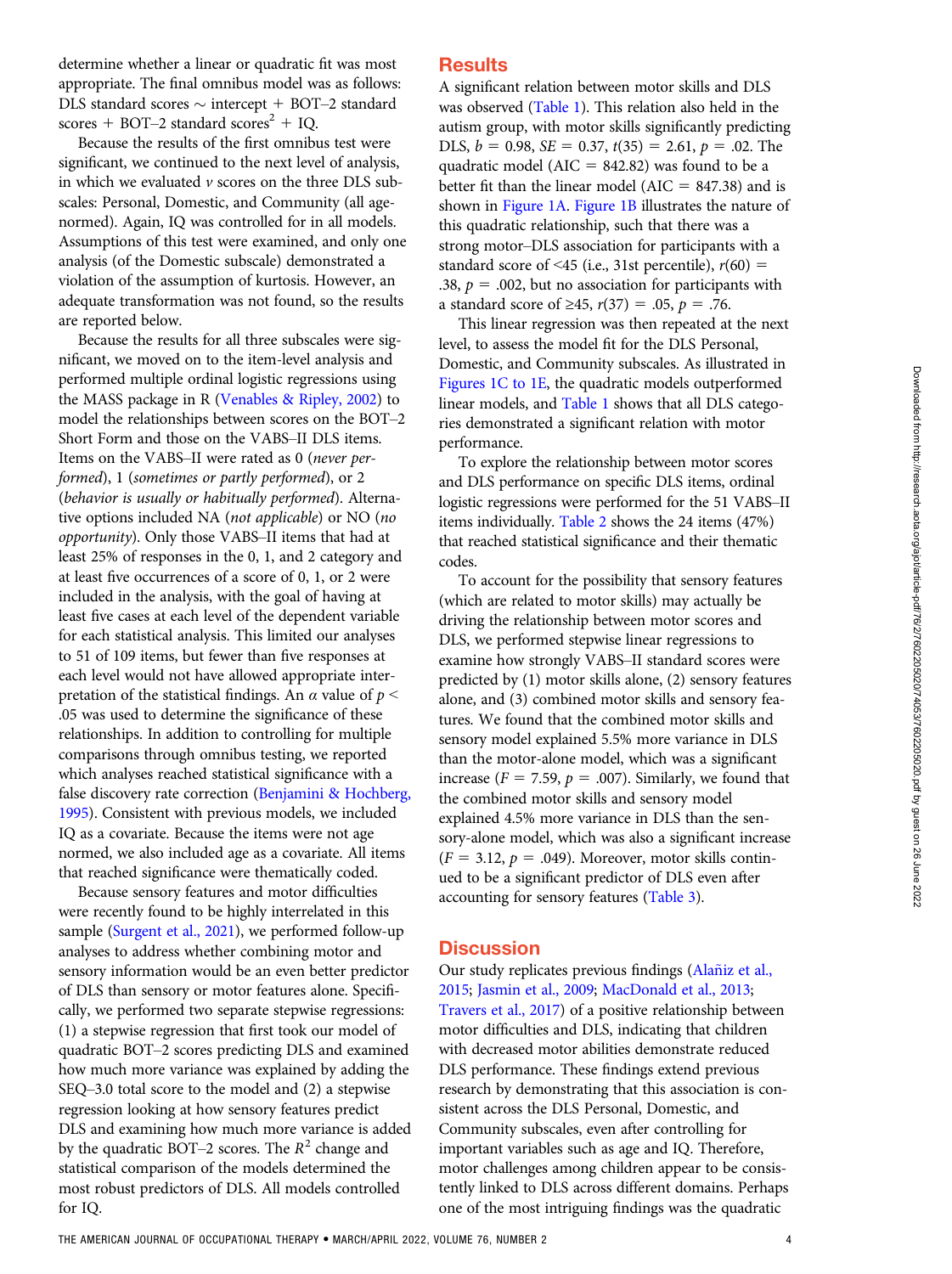| <b>Predictor</b>                  | <b>VABS-II Daily Living Composite and Subscales</b>  |                                      |                                      |                                       |  |  |  |
|-----------------------------------|------------------------------------------------------|--------------------------------------|--------------------------------------|---------------------------------------|--|--|--|
| Variable and<br><b>Statistics</b> | <b>Daily Living Skills</b><br><b>Standard Scores</b> | <b>Personal Subscale</b><br>v Scores | <b>Domestic Subscale</b><br>v Scores | <b>Community Subscale</b><br>v Scores |  |  |  |
| Intercept                         |                                                      |                                      |                                      |                                       |  |  |  |
| b                                 | 105.77                                               | 16.45                                | 15.38                                | 16.41                                 |  |  |  |
| SE                                | 1.93                                                 | 0.42                                 | 0.35                                 | 0.36                                  |  |  |  |
| р                                 | < .001                                               | $-.001$                              | < .001                               | $-.001$                               |  |  |  |
| Motor                             |                                                      |                                      |                                      |                                       |  |  |  |
| $\it{b}$                          | 0.88                                                 | 0.16                                 | 0.16                                 | 0.12                                  |  |  |  |
| <b>SE</b>                         | 0.22                                                 | 0.05                                 | 0.04                                 | 0.04                                  |  |  |  |
| р                                 | $-.001$                                              | .001                                 | $-.001$                              | .004                                  |  |  |  |
| Motor <sup>2</sup>                |                                                      |                                      |                                      |                                       |  |  |  |
| b                                 | $-0.038$                                             | $-0.008$                             | $-0.005$                             | $-0.007$                              |  |  |  |
| <b>SE</b>                         | 0.020                                                | 0.004                                | 0.004                                | 0.004                                 |  |  |  |
| р                                 | .05                                                  | .05                                  | .17                                  | .08                                   |  |  |  |
| IQ                                |                                                      |                                      |                                      |                                       |  |  |  |
| $\it{b}$                          | 0.20                                                 | 0.02                                 | 0.01                                 | 0.07                                  |  |  |  |
| SE                                | 0.11                                                 | 0.02                                 | 0.02                                 | 0.02                                  |  |  |  |
| р                                 | .08                                                  | .32                                  | .63                                  | .001                                  |  |  |  |
| Full model                        |                                                      |                                      |                                      |                                       |  |  |  |
| F(3, 97)                          | 10.79                                                | 6.80                                 | 7.30<br>12.33                        |                                       |  |  |  |
| $\boldsymbol{p}$                  | $-.001$                                              | $-.001$                              | $-.001$                              | $-.001$                               |  |  |  |
| Adjusted $R^2$                    | .227                                                 | .148                                 | .159<br>.253                         |                                       |  |  |  |

Table 1. Regression Statistics for Multiple Regression Results

*Note. b* = unstandardized β. VABS–II = Vineland Adaptive Behavior Scales, Second Edition.

relationship between motor skills and DLS. Specifically, if a child scored higher than a standard score of 45 (31st percentile) on the BOT–2 Short Form, their motor skills were not related to DLS, which suggests that there is a threshold at which motor performance is no longer able to predict DLS functioning. Although future research is required, this novel finding may suggest that only a certain level of motor skills is required to successfully engage in DLS. This finding has implications for practitioners who are assessing motor skills; a screening score below the 31st percentile on the BOT–2 Short Form can alert them to further investigate the child's full profile of motor skills and engagement in DLS. Although eligibility requirements vary by funding source, many eligibility thresholds for direct occupational therapy intervention are well below the 31st percentile. On the basis of the associated functional limitations, these findings suggest that scores at or below the 31st percentile (equivalent to 0.5 standard deviations below the mean) should warrant consideration of eligibility for occupational therapy.

We also examined which DLS items were driving the relation between motor skills and DLS and found that approximately half of the items were robustly predicted by motor performance (even after accounting for age and IQ). A thematic analysis of these items

found that motor challenges were most related to occupations of dressing (i.e., buttoning large or small buttons), bathing and showering (i.e., bathing and drying oneself, washing and drying one's hair), education (e.g., calendar and coin skills), health management (i.e., caring for cuts, using a thermometer), cleaning and organization (e.g., putting away possessions; sweeping, mopping, vacuuming; using household products; cleaning rooms), meal preparation and clean-up (e.g., clearing table and breakable items, using simple appliances and a microwave, washing dishes, preparing basic foods), and safety (i.e., looking both ways before crossing the street, obeying curfews). Of these items, the strongest relationship was that between motor skills and cleaning and organization. Although there are widely varying sociocultural norms, children in this age range (6–10 yr) often participate in household chores [\(Hofferth & Sandberg, 2001](#page-8-0)), many of which center around cleaning and organization. Speculatively, increased attention to cleaning and organization skills with this age group, and corresponding caregiver expectations, may be why the relations between motor skills and this domain were so apparent. However, this will need to be directly tested in future research using DLS measures that address caregiver expectations in addition to DLS performance. The present findings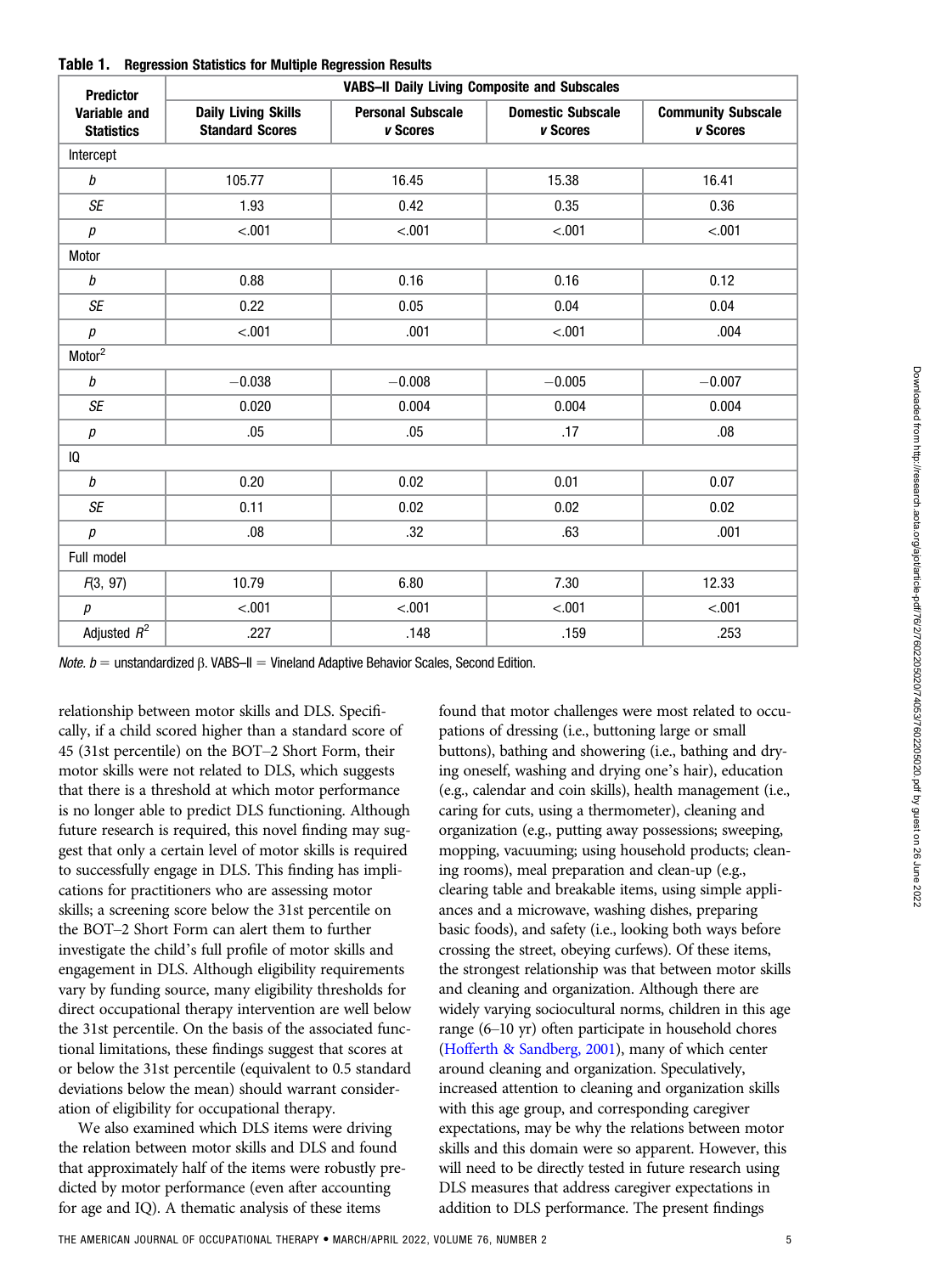

Note. The quadratic fit was found to outperform a linear fit in all of the analyses. The nature of the quadratic fit is further illustrated in (B) by splitting the regression lines at a standard motor score of 45. Autistic = group with an autism diagnosis; BOT–2 = Bruininks– Oseretsky Test of Motor Proficiency–Second Edition;  $DLS =$  daily living skills; Intermediate  $=$  intermediate phenotype group; no dx no  $hx =$  group without a known diagnosis of or family history of autism or known neurodevelopmental diagnoses; VABS–II = Vineland Adaptive Behavior Scales, Second Edition;  $v$  score = scaled score with  $M = 15$  ( $SD = 3$ ).

underscore the importance of assessing underlying motor skills and demonstrate that specific DLS tasks in the domains of cleaning and organization, bathing and dressing, meal preparation and clean-up, health management, education, and safety appear to be driving the observed motor–DLS relationship.

We also examined sensory features to determine whether what we are measuring in terms of motor skills may be just a proxy for sensory features or whether combining motor and sensory information would be an even better predictor of DLS. The results suggest that a combination of motor and sensory assessments predict a child's DLS performance better than either sensory or motor assessments alone. This finding underscores the need to assess both motor and sensory domains in occupational therapy practice and their influence on participation.

## Limitations and Future Directions

Successful DLS are multifaceted. Although the present findings reiterate the associations among motor skills, sensory features, and DLS, future research that additionally includes measurements of executive functioning and attention may contribute to a more comprehensive description of the strengths and areas of difficulty contributing to DLS.

Moreover, this study focused on autistic children, children without a neurodevelopmental diagnosis or

autism-relevant family history, and children who may have an intermediate behavioral phenotype. A limitation is not being able to examine differences within the intermediate group (because of sample size) and the absence of additional populations such as children with CP, DCD, or Down syndrome. Future research specifically including these populations and studying the relationship among motor difficulties, sensory features, and DLS needs to be conducted to understand the overall relationship among these factors. Another limitation is that we examined only the DLS items on which at least five individuals fell into each score level of the VABS–II (0, 1, or 2). This limited the number of items that we were able to examine, but future research with larger sample sizes will be able to further elucidate specific items that are associated with motor challenges. In addition, the BOT–2 Short Form is a summary and screening measure of motor skills. Specific analyses of fine motor and gross motor skills with the full BOT–2 (or a similar motor assessment) would provide a more nuanced and comprehensive perspective of how motor challenges relate to DLS.

# Implications for Occupational Therapy Practice

This study has the following implications for occupational therapy practice: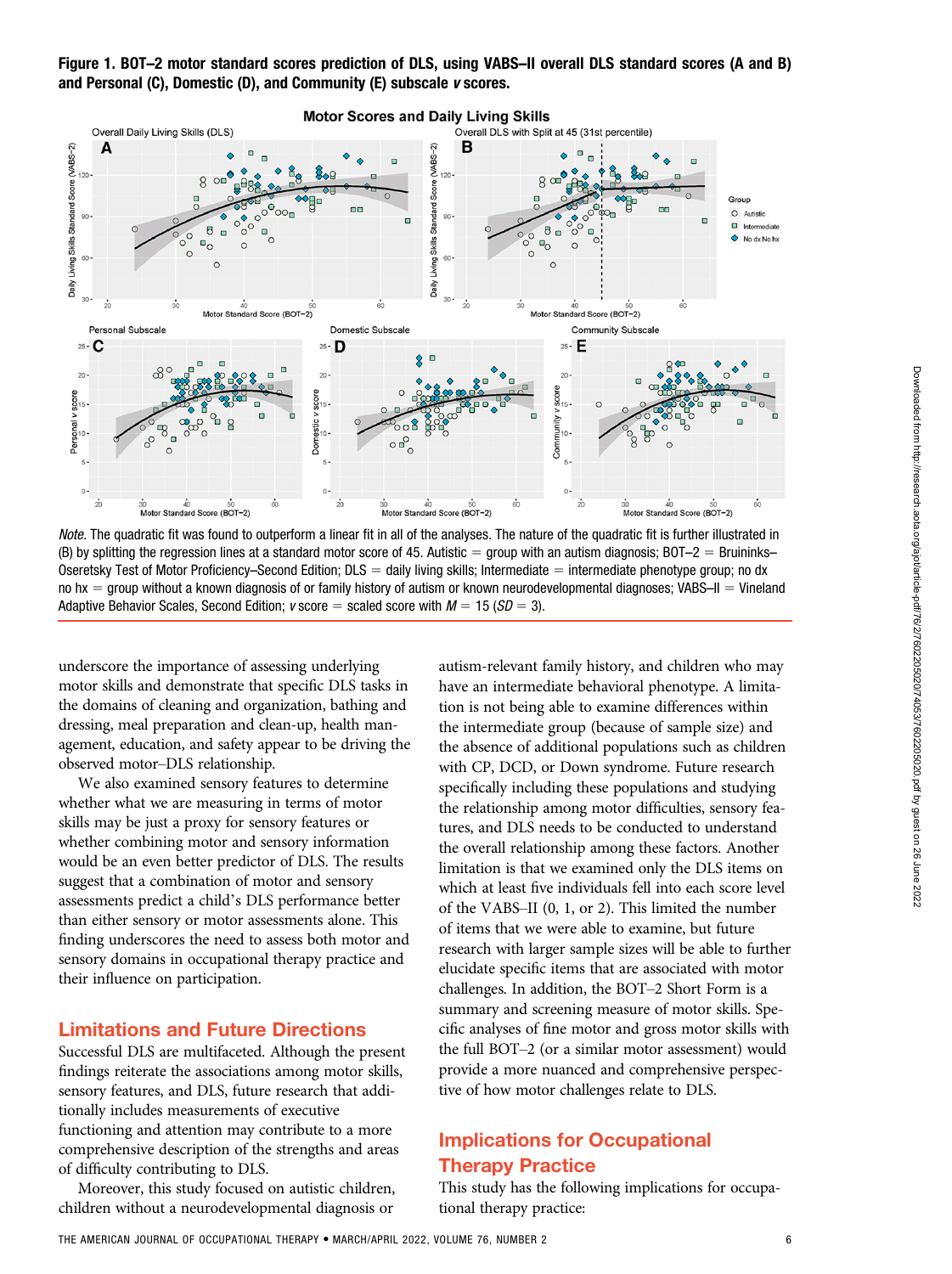|                                         |                                                                                                                                                     | $\,$ וו $\,$ וואסים ב. עם היינונות של היינונות היינונות היינונות היינונות היינונות היינונות היינונות היינונות הי<br>งบบ 65 |           |      |                   |                        |  |  |  |
|-----------------------------------------|-----------------------------------------------------------------------------------------------------------------------------------------------------|----------------------------------------------------------------------------------------------------------------------------|-----------|------|-------------------|------------------------|--|--|--|
| <b>VABS-II Daily Living Skill Items</b> |                                                                                                                                                     | <b>Value</b>                                                                                                               | <b>SE</b> | t    | р                 | <b>Thematic Coding</b> |  |  |  |
| Personal items                          |                                                                                                                                                     |                                                                                                                            |           |      |                   |                        |  |  |  |
|                                         | 26. Buttons large buttons in front, in correct buttonholes                                                                                          | .14                                                                                                                        | .05       | 2.48 | .013              | D                      |  |  |  |
|                                         | 28. Buttons small buttons in front, in correct buttonholes                                                                                          | .11                                                                                                                        | .04       | 2.57 | .010              | D                      |  |  |  |
|                                         | 32. Bathes or showers and dries self                                                                                                                | .09                                                                                                                        | .03       | 2.81 | .005 <sup>a</sup> | B                      |  |  |  |
|                                         | 34. Washes and dries hair (with towel or hair dryer)                                                                                                | .09                                                                                                                        | .03       | 2.53 | .011              | B                      |  |  |  |
|                                         | 35. Cares for minor cuts (for example, cleans wounds, puts on<br>bandages, etc.)                                                                    | .08                                                                                                                        | .03       | 2.52 | .012              | H                      |  |  |  |
|                                         | 37. Uses thermometer to take own or another's temperature                                                                                           | .08                                                                                                                        | .03       | 2.86 | .004 <sup>a</sup> | H                      |  |  |  |
|                                         | Domestic items                                                                                                                                      |                                                                                                                            |           |      |                   |                        |  |  |  |
|                                         | 5. Puts away personal possessions (for example, toys, books,<br>magazines, etc.)                                                                    | .06                                                                                                                        | .03       | 2.11 | .035              | C                      |  |  |  |
|                                         | 7. Clears breakable items from own place at table                                                                                                   | .12                                                                                                                        | .04       | 2.90 | .004 <sup>a</sup> | М                      |  |  |  |
|                                         | 9. Uses simple appliances (for example, a toaster, can opener,<br>bottle opener, etc.)                                                              | .06                                                                                                                        | .03       | 2.14 | .032              | М                      |  |  |  |
|                                         | 10. Uses microwave oven for heating, baking, or cooking (that is,<br>sets time and power setting, etc.)                                             | .07                                                                                                                        | .03       | 1.96 | .049              | M                      |  |  |  |
|                                         | 13. Washes dishes by hand, or loads, and uses dishwasher                                                                                            | .09                                                                                                                        | .03       | 3.06 | .002 <sup>a</sup> | М                      |  |  |  |
|                                         | 14. Sweeps, mops, or vacuums floors thoroughly                                                                                                      | .09                                                                                                                        | .03       | 2.92 | .003 <sup>a</sup> | C                      |  |  |  |
|                                         | 15. Clears table completely (for example, scrapes and stacks dishes,<br>throws away disposable items, etc.)                                         | .08                                                                                                                        | .03       | 2.84 | .004 <sup>a</sup> | М                      |  |  |  |
|                                         | 16. Uses household products correctly (for example, laundry<br>detergent, furniture polish, glass cleaner, etc.)                                    | .09                                                                                                                        | .03       | 3.09 | .002 <sup>a</sup> | C                      |  |  |  |
|                                         | 17. Prepares basic foods that do not need mixing but require cooking<br>(for example, rice, soup, vegetables, etc.)                                 | .06                                                                                                                        | .03       | 2.10 | .036              | М                      |  |  |  |
|                                         | 18. Cleans one or more rooms other than own bedroom                                                                                                 | .08                                                                                                                        | .03       | 2.68 | .007 <sup>a</sup> | C                      |  |  |  |
| Community items                         |                                                                                                                                                     |                                                                                                                            |           |      |                   |                        |  |  |  |
|                                         | 12. Identifies penny, nickel, dime, and quarter by name when asked;<br>does not need to know the value of coins                                     | .09                                                                                                                        | .04       | 2.08 | .038              | E                      |  |  |  |
|                                         | 13. Looks both ways when crossing streets or roads                                                                                                  | .07                                                                                                                        | .03       | 2.00 | .045              | S                      |  |  |  |
|                                         | 14. Says current day or the week when asked                                                                                                         | .08                                                                                                                        | .04       | 2.22 | .026              | E                      |  |  |  |
|                                         | 15. Demonstrates understanding of right to personal privacy for self<br>and others (for example, while using restroom or changing<br>clothes, etc.) | .08                                                                                                                        | .03       | 2.31 | .021              | <b>CM</b>              |  |  |  |
|                                         | 18. States value of penny (1 cent), nickel (5 cents), dime (10 cents),<br>and quarter (25 cents)                                                    | .08                                                                                                                        | .04       | 2.08 | .038              | $\mathsf E$            |  |  |  |
|                                         | 21. Points to current or other date on calendar when asked                                                                                          | .10                                                                                                                        | .04       | 2.69 | .007 <sup>a</sup> | E                      |  |  |  |
|                                         | 28. Obeys curfew parent or caregiver sets                                                                                                           | .07                                                                                                                        | .03       | 2.45 | .014              | S                      |  |  |  |
|                                         | 29. Watches or listens to programs for information (for example,<br>weather report, news, educational, program, etc.)                               | .07                                                                                                                        | .03       | 2.19 | .028              | E                      |  |  |  |

#### Table 2. Ordinal Logistic Regression Model of BOT–2 Short Form Predicting VABS–II DLS Item Scores

Note.  $B =$  bathing and showering; BOT–2 = Bruininks–Oseretsky Test of Motor Proficiency–Second Edition;  $C =$  cleaning and organization;  $CM =$  communication management;  $D =$  dressing;  $DLS =$  daily living skills;  $E =$  education; H = health management and maintenance;  $M =$  meal preparation and clean-up; S = safety; VABS–II = Vineland Adaptive Behavior Scales, Second Edition. <sup>a</sup>Meets significance threshold for false discovery rate multiple comparison correction.

 Motor challenges are related to decreased DLS performance, particularly among children who score below the 31st percentile on the BOT–2 Short Form, a screening tool for motor difficulties. This has implications for intervention eligibility requirements, suggesting that

children who screen at or below the 31st percentile in motor skills require further evaluation and may be eligible for occupational therapy services.

 Children with motor challenges may demonstrate difficulty with specific areas of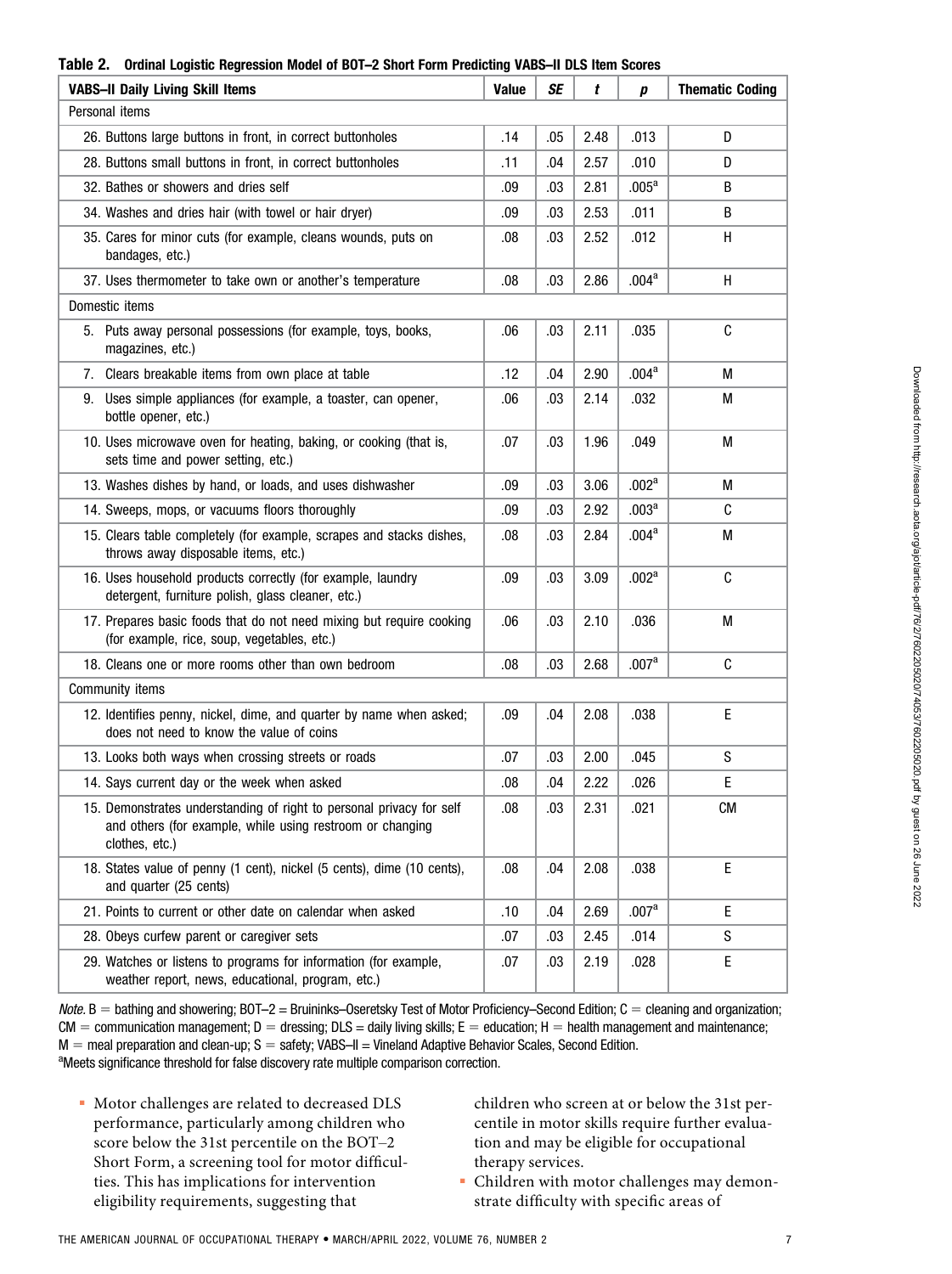<span id="page-7-0"></span>Table 3. Regression Results for the Motor and Sensory Model That Was Found to Be More Predictive of Daily Living Skill Standard Scores Than Either Motor or Sensory Scores Alone

| <b>Predictor Variable and Statistics</b> | <b>Daily Living Skill</b><br><b>Standard Scores</b> |  |  |  |  |
|------------------------------------------|-----------------------------------------------------|--|--|--|--|
| Intercept                                |                                                     |  |  |  |  |
| b                                        | 105.01                                              |  |  |  |  |
| <b>SE</b>                                | 1.90                                                |  |  |  |  |
| р                                        | $-.001$                                             |  |  |  |  |
| Motor                                    |                                                     |  |  |  |  |
| b                                        | 0.59                                                |  |  |  |  |
| <b>SE</b>                                | 0.24                                                |  |  |  |  |
| $\boldsymbol{p}$                         | .02                                                 |  |  |  |  |
| Motor <sup>2</sup>                       |                                                     |  |  |  |  |
| b                                        | $-0.03$                                             |  |  |  |  |
| <b>SE</b>                                | 0.02                                                |  |  |  |  |
| р                                        | .16                                                 |  |  |  |  |
| Sensory                                  |                                                     |  |  |  |  |
| b                                        | $-8.91$                                             |  |  |  |  |
| <b>SE</b>                                | 3.23                                                |  |  |  |  |
| р                                        | .007                                                |  |  |  |  |
| 10                                       |                                                     |  |  |  |  |
| b                                        | 0.18                                                |  |  |  |  |
| <b>SE</b>                                | 0.11                                                |  |  |  |  |
| р                                        | .10                                                 |  |  |  |  |
| Full model                               |                                                     |  |  |  |  |
| F(4, 95)                                 | 10.69                                               |  |  |  |  |
| $\overline{P}$                           | $-.001$                                             |  |  |  |  |
| Adjusted $R^2$                           | .281                                                |  |  |  |  |

*Note.*  $b =$  unstandardized β.

occupation: dressing, bathing, health management, cleaning up and organization, meal preparation and clean-up, education, and safety. These particular areas of DLS may be more challenging for children with motor difficulties and can be targeted in occupational therapy if deemed important by the child and family.

 Information from both motor and sensory assessments will better predict potential DLS challenges than either motor or sensory assessments alone. Therefore, whenever possible, both motor and sensory assessments should be integrated into evaluations.

## **Conclusion**

This study confirms the role that motor challenges play in daily living tasks and the importance of

concurrently considering sensory features. Surprisingly, our data suggest that motor–DLS relationships exist in children who screen at or below the 31st percentile of motor skills, which is a broader definition of motor challenges than is typically used. The findings also demonstrate that these motor challenges are most related to occupations in the domains of bathing, health management, cleaning up and organization, meal preparation and clean-up, and education. These findings are important given the prevalence of motor and sensory challenges among autistic children and children with other neurodevelopmental conditions. Given the associations among DLS, quality of life, and employment in autism [\(Bishop-Fitzpatrick et al., 2016](#page-8-0); [Chan et al., 2018](#page-8-0); [Hong et al., 2016](#page-8-0)), it is important for therapeutic interventions to address motor challenges and sensory symptoms that are associated with DLS among children.  $\bigoplus$ 

## Acknowledgments

This research was performed while the authors were a part of the Occupational Therapy Program, Department of Kinesiology, University of Wisconsin–Madison, and it was supported by the Hartwell Foundation's Individual Biomedical Award (to Brittany G. Travers), the Eunice Kennedy Shriver National Institute of Child Health and Human Development (P30 HD003352, U54 HD090256, and P50 HD105353 to the Waisman Center and R01 HD094715 to Brittany G. Travers and Karla Ausderau). The content is solely the responsibility of the authors and does not necessarily represent the official views of the National Institute of Child Health and Human Development or the National Institutes of Health. We sincerely thank all the families who spent their time participating in this study. We thank Hayley Crain for her time and expertise and all the team members of Motor and Brain Development Lab for their incredible work on this project.

## References

- Akaike, H. (1974). A new look at the statistical model identification. IEEE Transactions on Automatic Control, 19, 716–723. [https://doi.org/](https://doi.org/10.1109/TAC.1974.1100705) [10.1109/TAC.1974.1100705](https://doi.org/10.1109/TAC.1974.1100705)
- Alaniz, M. L., Galit, E., Necesito, C. I., & Rosario, E. R. (2015). Hand ~ strength, handwriting, and functional skills in children with autism. American Journal of Occupational Therapy, 69, 6904220030. [https://](https://doi.org/10.5014/ajot.2015.016022) [doi.org/10.5014/ajot.2015.016022](https://doi.org/10.5014/ajot.2015.016022)
- American Occupational Therapy Association. (2020). Occupational therapy practice framework: Domain and process (4th ed.). American Journal of Occupational Therapy, 74(Suppl. 2), 7412410010. [https://](https://doi.org/10.5014/ajot.2020.74S2001) [doi.org/10.5014/ajot.2020.74S2001](https://doi.org/10.5014/ajot.2020.74S2001)
- Ausderau, K. K., Sideris, J., Little, L. M., Furlong, M., Bulluck, J. C., & Baranek, G. T. (2016). Sensory subtypes and associated outcomes in children with autism spectrum disorders. Autism Research, 9, 1316–1327. <https://doi.org/10.1002/aur.1626>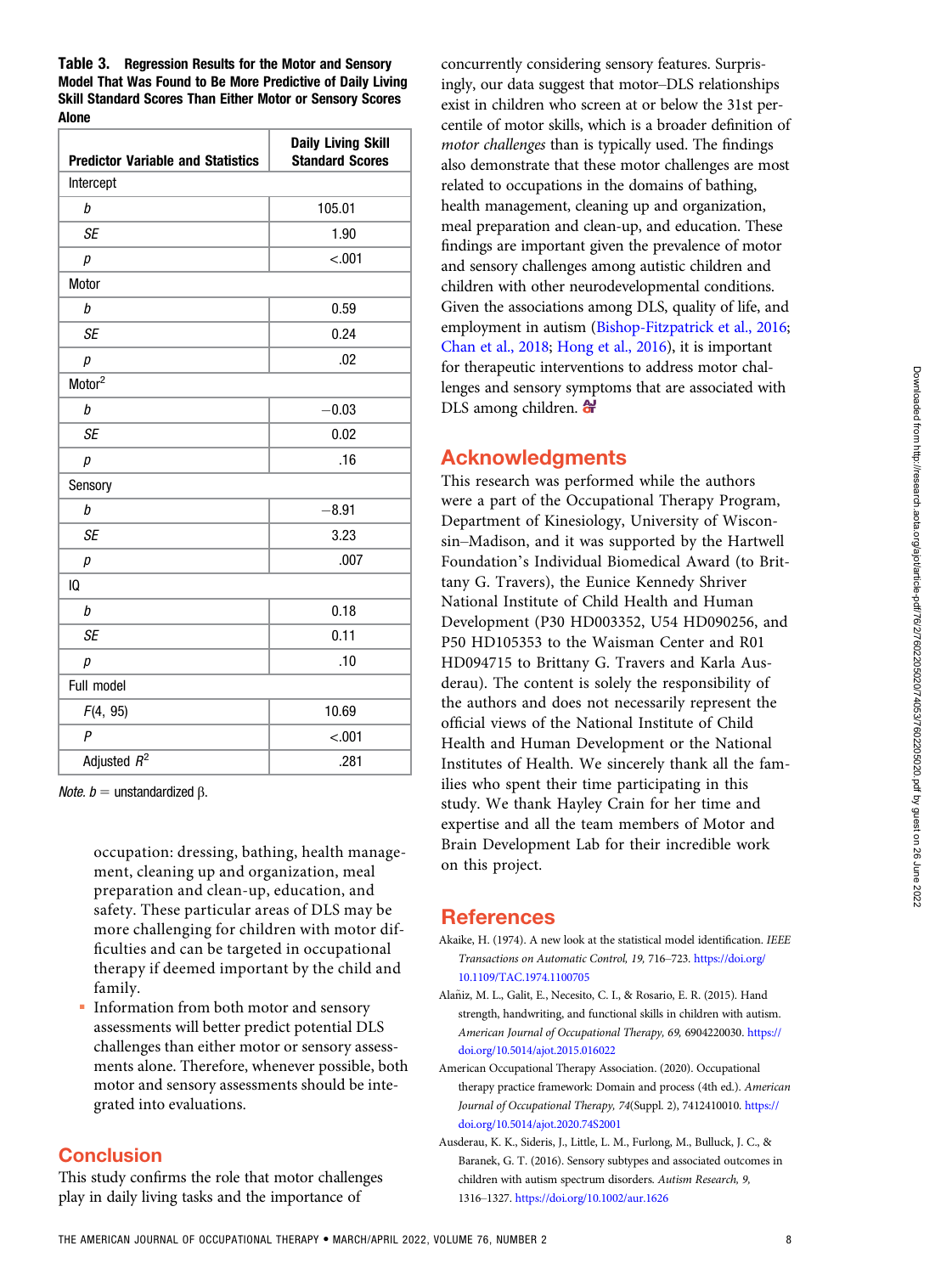- <span id="page-8-0"></span>Baker, A. E., Lane, A., Angley, M. T., & Young, R. L. (2008). The relationship between sensory processing patterns and behavioural responsiveness in autistic disorder: A pilot study. Journal of Autism and Developmental Disorders, 38, 867–875. [https://doi.org/10.1007/](https://doi.org/10.1007/s10803-007-0459-0) [s10803-007-0459-0](https://doi.org/10.1007/s10803-007-0459-0)
- Bal, V. H., Kim, S. H., Cheong, D., & Lord, C. (2015). Daily living skills in individuals with autism spectrum disorder from 2 to 21 years of age. Autism, 19, 774–784. <https://doi.org/10.1177/1362361315575840>
- Baranek, G. T. (2009). Sensory Experiences Questionnaire Version 3.0. Unpublished manuscript.
- Benjamini, Y., & Hochberg, Y. (1995). Controlling the false discovery rate: A practical and powerful approach to multiple testing. Journal of the Royal Statistical Society: Series B (Methodological), 57, 289–300. <https://doi.org/10.1111/j.2517-6161.1995.tb02031.x>
- Biscaldi, M., Rauh, R., Müller, C., Irion, L., Saville, C. W., Schulz, E., & Klein, C. (2015). Identification of neuromotor deficits common to autism spectrum disorder and attention deficit/hyperactivity disorder, and imitation deficits specific to autism spectrum disorder. European Child and Adolescent Psychiatry, 24, 1497–1507. [https://doi.org/](https://doi.org/10.1007/s00787-015-0753-x) [10.1007/s00787-015-0753-x](https://doi.org/10.1007/s00787-015-0753-x)
- Bishop-Fitzpatrick, L., Hong, J., Smith, L. E., Makuch, R. A., Greenberg, J. S., & Mailick, M. R. (2016). Characterizing objective quality of life and normative outcomes in adults with autism spectrum disorder: An exploratory latent class analysis. Journal of Autism and Developmental Disorders, 46, 2707–2719. [https://doi.org/10.1007/](https://doi.org/10.1007/s10803-016-2816-3) [s10803-016-2816-3](https://doi.org/10.1007/s10803-016-2816-3)
- Bruininks, R. H., & Bruininks, B. B. (2005). Bruininks–Oseretsky Test of Motor Proficiency (2nd ed.). Pearson Assessment.
- Carroll, L. S., & Owen, M. J. (2009). Genetic overlap between autism, schizophrenia and bipolar disorder. Genome Medicine, 1, 102. [https://](https://doi.org/10.1186/gm102) [doi.org/10.1186/gm102](https://doi.org/10.1186/gm102)
- Chan, W., Smith, L. E., Hong, J., Greenberg, J. S., Lounds Taylor, J., & Mailick, M. R. (2018). Factors associated with sustained community employment among adults with autism and co-occurring intellectual disability. Autism, 22, 794–803. [https://doi.org/10.1177/](https://doi.org/10.1177/1362361317703760) [1362361317703760](https://doi.org/10.1177/1362361317703760)
- Constantino, J. N., & Gruber, C. P. (2012). The Social Responsiveness Scale manual (2nd ed.). Western Psychological Services.
- Faul, F., Erdfelder, E., Lang, A.-G., & Buchner, A. (2007). G\*Power 3: A flexible statistical power analysis program for the social, behavioral, and biomedical sciences. Behavior Research Methods, 39, 175–191. <https://doi.org/10.3758/BF03193146>
- Fournier, K. A., Hass, C. J., Naik, S. K., Lodha, N., & Cauraugh, J. H. (2010). Motor coordination in autism spectrum disorders: A synthesis and meta-analysis. Journal of Autism and Developmental Disorders, 40, 1227–1240. <https://doi.org/10.1007/s10803-010-0981-3>
- Gharaei, E., Shojaei, M., & Daneshfar, A. (2019). The validity and reliability of the Bruininks–Oseretsky Test of Motor Proficiency, 2nd Edition Brief Form, in preschool children. Annals of Applied Sport Science, 7(2), 3–12. <https://doi.org/10.29252/aassjournal.7.2.3>
- Green, S. A., & Carter, A. S. (2014). Predictors and course of daily living skills development in toddlers with autism spectrum disorders. Journal of Autism and Developmental Disorders, 44, 256–263. [https://](https://doi.org/10.1007/s10803-011-1275-0) [doi.org/10.1007/s10803-011-1275-0](https://doi.org/10.1007/s10803-011-1275-0)
- Hofferth, S. L., & Sandberg, J. F. (2001). How American children spend their time. Journal of Marriage and Family, 63, 295–308. [https://doi.](https://doi.org/10.1111/j.1741-3737.2001.00295.x) [org/10.1111/j.1741-3737.2001.00295.x](https://doi.org/10.1111/j.1741-3737.2001.00295.x)
- Hong, J., Bishop-Fitzpatrick, L., Smith, L. E., Greenberg, J. S., & Mailick, M. R. (2016). Factors associated with subjective quality of life of adults with autism spectrum disorder: Self-report versus maternal reports. Journal of Autism and Developmental Disorders, 46, 1368–1378. <https://doi.org/10.1007/s10803-015-2678-0>
- Iverson, J. M., Shic, F., Wall, C. A., Chawarska, K., Curtin, S., Estes, A., . . . Young, G. S. (2019). Early motor abilities in infants at heightened versus low risk for ASD: A Baby Siblings Research Consortium (BSRC) study. Journal of Abnormal Psychology, 128, 69–80. [https://](https://doi.org/10.1037/abn0000390) [doi.org/10.1037/abn0000390](https://doi.org/10.1037/abn0000390)
- Jasmin, E., Couture, M., McKinley, P., Reid, G., Fombonne, E., & Gisel, E. (2009). Sensori-motor and daily living skills of preschool children with autism spectrum disorders. Journal of Autism and Developmental Disorders, 39, 231–241. <https://doi.org/10.1007/s10803-008-0617-z>
- Kenny, L., Hattersley, C., Molins, B., Buckley, C., Povey, C., & Pellicano, E. (2016). Which terms should be used to describe autism? Perspectives from the UK autism community. Autism, 20, 442–462. <https://doi.org/10.1177/1362361315588200>
- Lionel, A. C., Crosbie, J., Barbosa, N., Goodale, T., Thiruvahindrapuram, B., Rickaby, J., . . . Scherer, S. W. (2011). Rare copy number variation discovery and cross-disorder comparisons identify risk genes for ADHD. Science Translational Medicine, 3, 95ra75. [https://doi.org/](https://doi.org/10.1126/scitranslmed.3002464) [10.1126/scitranslmed.3002464](https://doi.org/10.1126/scitranslmed.3002464)
- Liss, M., Harel, B., Fein, D., Allen, D., Dunn, M., Feinstein, C., . . . Rapin, I. (2001). Predictors and correlates of adaptive functioning in children with developmental disorders. Journal of Autism and Developmental Disorders, 31, 219–230. <https://doi.org/10.1023/A:1010707417274>
- Lord, C., Rutter, M., DiLavore, P., Risi, S., Gotham, K., & Bishop, S. (2012). Autism Diagnostic Observation Schedule (2nd ed.). Western Psychological Corporation.
- MacDonald, M., Lord, C., & Ulrich, D. (2013). The relationship of motor skills and adaptive behavior skills in young children with autism spectrum disorders. Research in Autism Spectrum Disorders, 7, 1383–1390. <https://doi.org/10.1016/j.rasd.2013.07.020>
- Ming, X., Brimacombe, M., & Wagner, G. C. (2007). Prevalence of motor impairment in autism spectrum disorders. Brain and Development, 29, 565–570. <https://doi.org/10.1016/j.braindev.2007.03.002>
- Mosconi, M. W., Kay, M., D'Cruz, A.-M., Guter, S., Kapur, K., Macmillan, C., . . . Sweeney, J. A. (2010). Neurobehavioral abnormalities in firstdegree relatives of individuals with autism. Archives of General Psychiatry, 67, 830–840. <https://doi.org/10.1001/archgenpsychiatry.2010.87>
- R Core Team. (2019). R: A language and environment for statistical computing. R Foundation for Statistical Computing. [https://www.](https://www.R-project.org/) [R-project.org/](https://www.R-project.org/)
- Rutter, M., Bailey, A., & Lord, C. (2003). The Social Communication Questionnaire manual. Western Psychological Services.
- Sparrow, S. S., Cicchetti, D. V., & Balla, D. A. (2005). Vineland Adaptive Behavior Scales (2nd ed.). Pearson Clinical Assessment.
- Summers, J., Larkin, D., & Dewey, D. (2008). Activities of daily living in children with developmental coordination disorder: Dressing, personal hygiene, and eating skills. Human Movement Science, 27, 215–229. <https://doi.org/10.1016/j.humov.2008.02.002>
- Surgent, O. J., Walczak, M., Zarzycki, O., Ausderau, K., & Travers, B. G. (2021). IQ and sensory symptom severity best predict motor ability in children with and without autism spectrum disorder. Journal of Autism and Developmental Disorders, 51, 243–254. [https://doi.org/](https://doi.org/10.1007/s10803-020-04536-x) [10.1007/s10803-020-04536-x](https://doi.org/10.1007/s10803-020-04536-x)
- Travers, B. G., Bigler, E. D., Duffield, T. C., Prigge, M. D. B., Froehlich, A. L., Lange, N., . . . Lainhart, J. E. (2017). Longitudinal development of manual motor ability in autism spectrum disorder from childhood to mid-adulthood relates to adaptive daily living skills. Developmental Science, 20, e12401. <https://doi.org/10.1111/desc.12401>
- van Eck, M., Dallmeijer, A. J., van Lith, I. S., Voorman, J. M., & Becher, J. (2010). Manual ability and its relationship with daily activities in adolescents with cerebral palsy. Journal of Rehabilitation Medicine, 42, 493–498. <https://doi.org/10.2340/16501977-0543>
- Venables, W. N., & Ripley, B. D. (2002). Modern applied statistics with S. Springer. <https://doi.org/10.1007/978-0-387-21706-2>